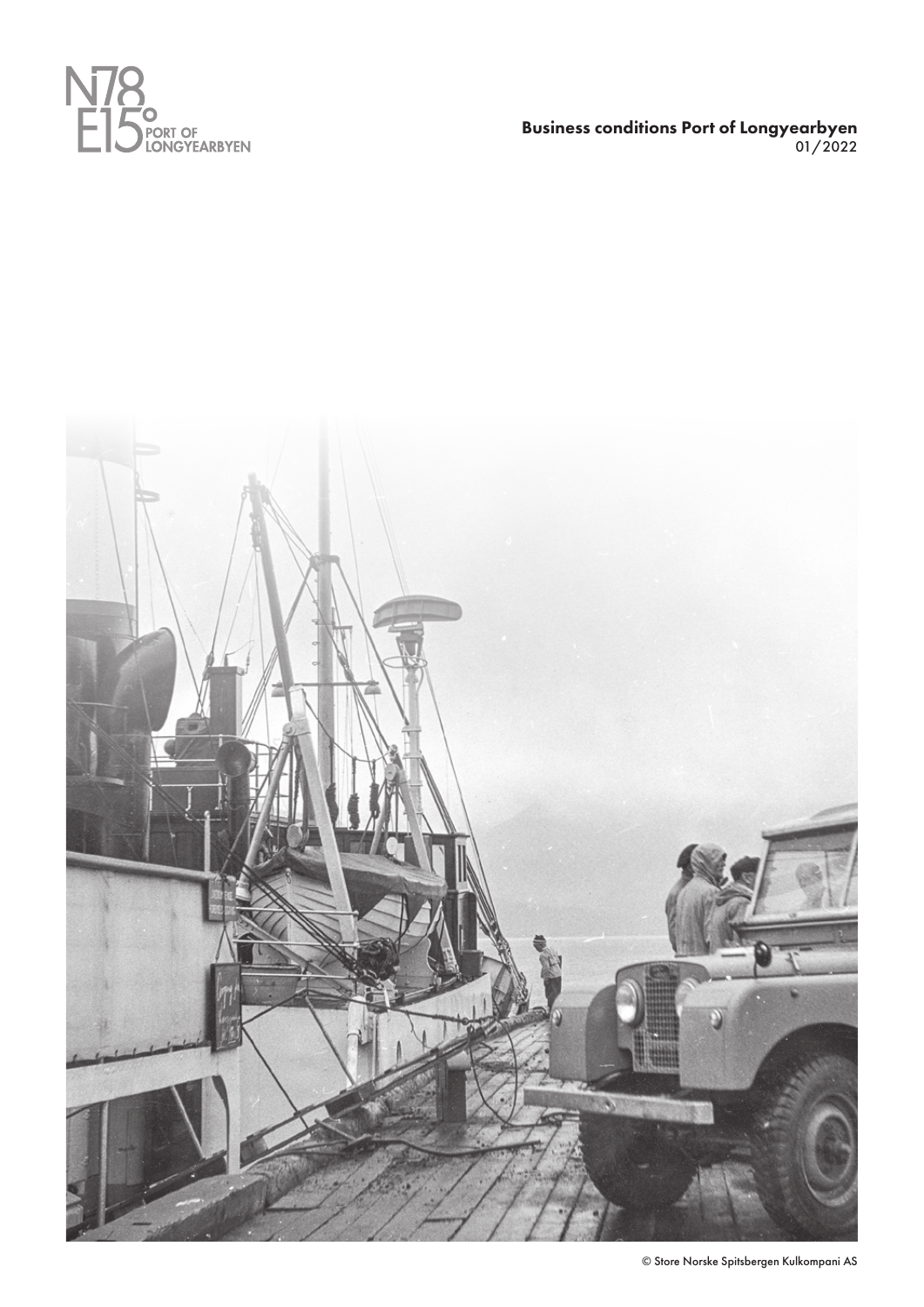

Business conditions Port of Longyearbyen 01/2022

# **Content**

# 1. General rules

# 2. Regulated fee

- 2.1 Use of spesific waters fee
- 3. Fees for use of infrastructure

3.1 Pier fee

- 3.2 Cargo fee
- 3.3 Fee for rent of space
- 3.4 Fee for use of harbor basin

# 4. Other fees

- 4.1 Waste fee
- 4.2 ISPS fee
- 4.3 Processing fee

# 5. Services

- 5.1 Water
- 5.2 Electricity
- 5.3 Mooring assistance
- 5.4 Manpower
- 5.5 Access cards

# 6. Equipment rental

- 6.1 Harborvessels
- 6.2 Loader with driver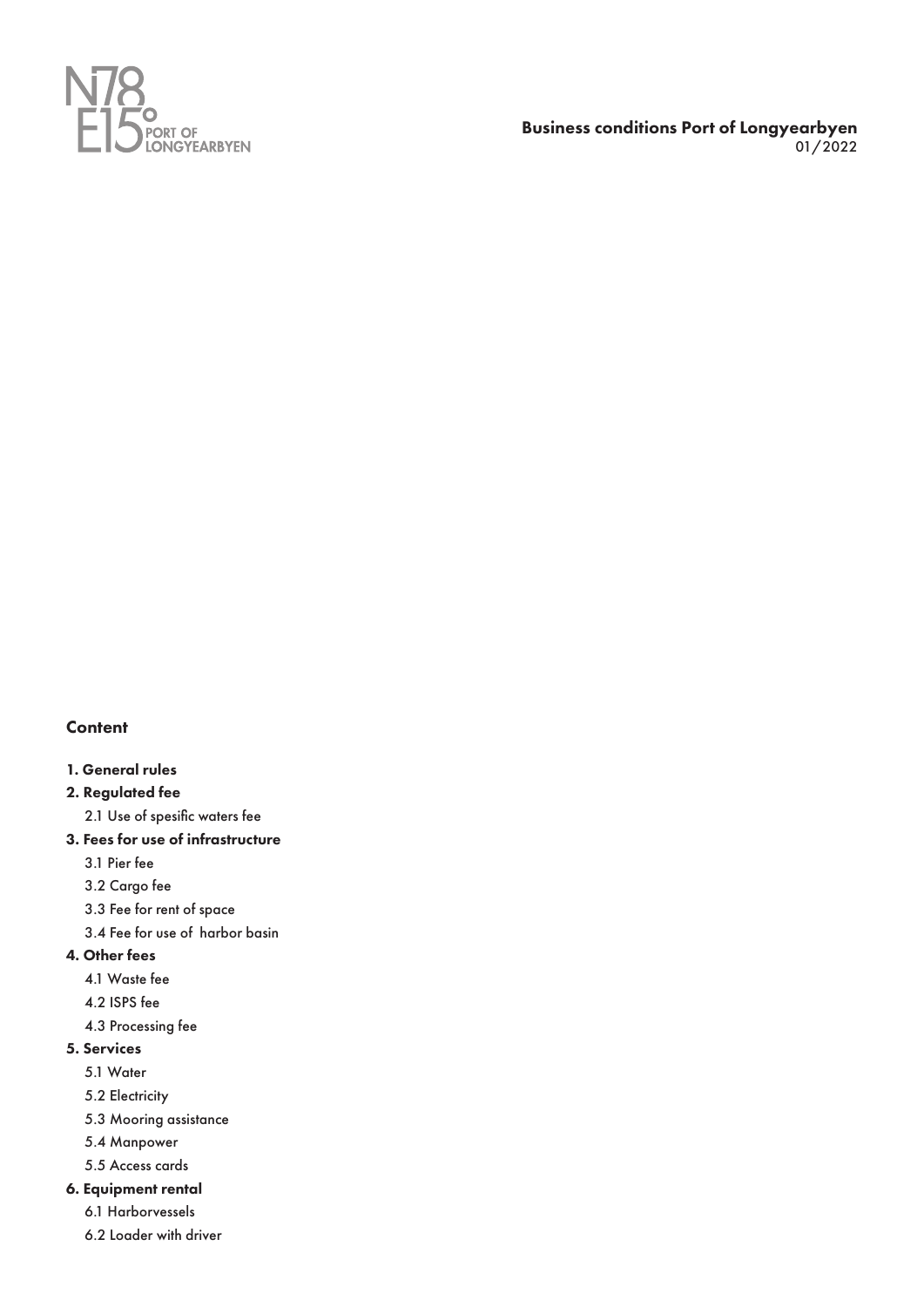

# 1. GENERAL INFORMATION

This is a translation of the official document "*FORRETNINGS-BETINGELSER LONGYEARBYEN HAVN 2022*" which is in Norwegian. The Norwegian document will always be dominant in any dispute.

All prices are in Norwegian kroner (NOK). For further information see "LH Business conditions".

Guidelines for the pricing of Longyearbyen harbor is authorized by the Norwegian Act of 21st of June 2020 No. 70 relating to ports and waterways, cf. Regulation of 12th of March 2021 about the ports and waters of Svalbard.

## 1.1 PRICE, OFFER, PAYMENT

## Price

Customers are required to pay the price that has been adopted, or the price agreed.

**Currency** 

All prices are in Norwegian kroner.

## **Offers**

All offers Port of Longyearbyen make are non-binding until the customer's acceptance of the offer has been returned to Port of Longyearbyen.

## Payment

Payments are due 30 calendar days after the invoice date.

## **Collateral**

Port of Longyearbyen can demand security or advance payment for services.

## 2. REGULATED FEE

### 2.1 USE OF SPESIFIC WATERS FEE

### Purpose and authority

The fee will cover the costs of the exercise of public authority and the costs to facilitate the safety and accessibility in Longyearbyen Lokalstyres sea areas. The fee is set by "Fiskeri og kystdepartementet" pursuant to Act 21. June 2020 No. 70 relating to ports and waterways.

### Fee area

Fee area corresponds to Longyearbyen's land use plan area of the sea as determined pursuant to Act 15 June 2001 No. 79 relating to environmental protection in Svalbard § 47.

Docking fees shall be imposed per call. A call means the entry and departure. On several calls to the port during the same day, the fee is imposed only once.

## Calculation of the fee

The fee is calculated from the basis of the vessel's grosstonnage in accordance with the International Convention on Tonnage Measurement of Ships, 23 of June 1969.

For vessels with a maximum length of 15 meters that are not measured nor have a valid certificate, the Port Authority will set an appropriate tonnage.

## Exemption from docking fees

a) vessels with overall length of less than 15 meters, rescue and icebreaker vessels in connection with salvage and icebreraking, naval vessels– Norwegian and foreign, Kystverkets vessels in connection with work in the waters, Governor of Svalbard service vessels and the Norwegian PolarInstitute's vessels in connection with work in the waters of Svalbard, vessels calling at the port because of injury or emergency, and vessels who does not load, unload or take on board passenger, or vessels passing through are all exempt from the fee.

## Arrival notice

The master of a vessel or a representative of the vessel shall give advance notice to the port before the vessel calls the port, if possible at least 24 hours before arrival. Advance notification is preferably given by e-mail. Cancellation or modification of the calls shall be reported in the same way.

## Payment obligation

Ship owner and the agent responds solidarity for port fees, see the Norwegian Harbour Act, § 25 fourth paragraph.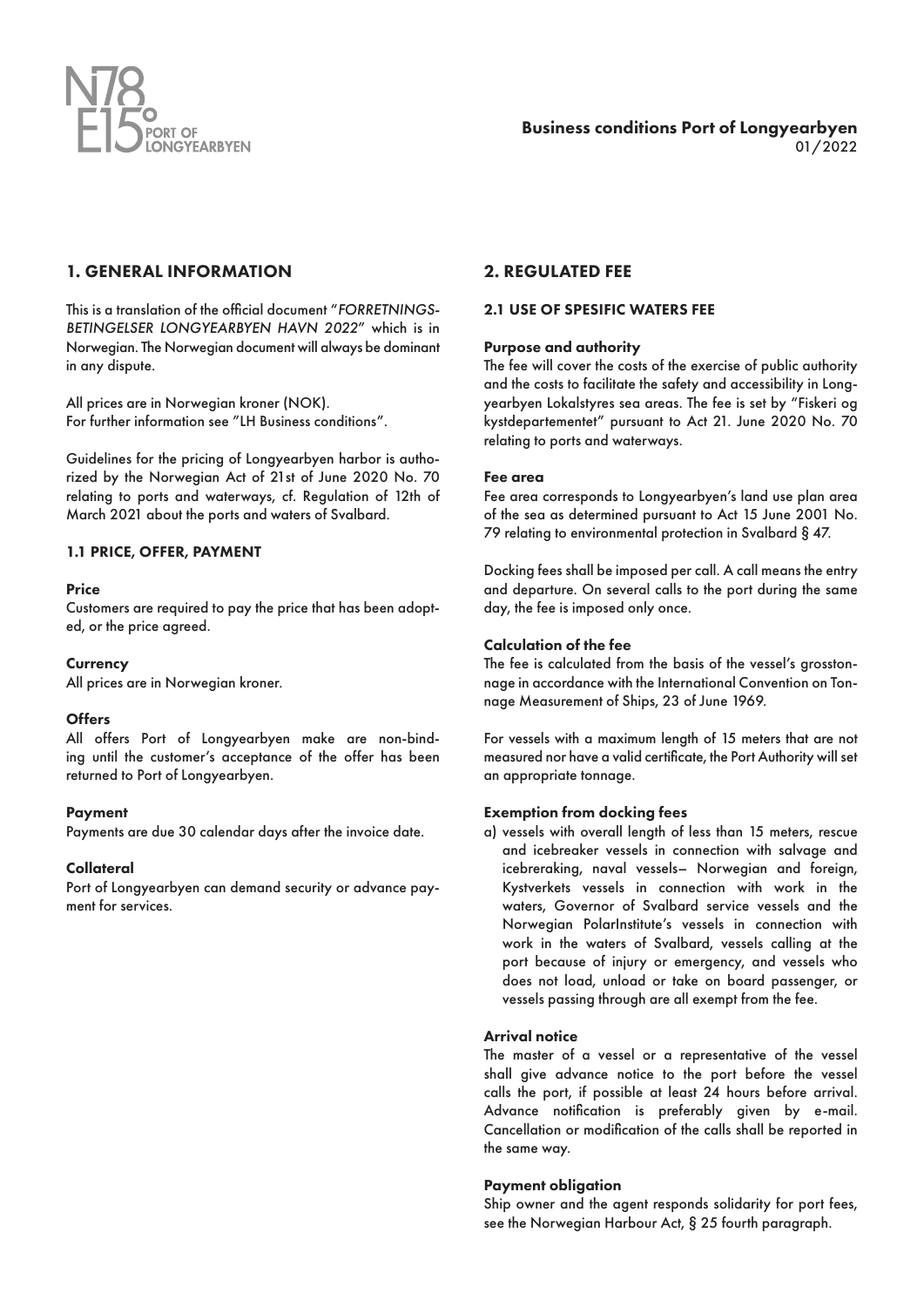

## 3. FEES FOR USE OF INFRASTRUCTURE

Port of Longyearbyen may claim compensation for all services and all use of port areas and special port facilities in Longyearbyen.

- Port of Longyearbyen may have ice in fixed or drifting form at all seasons.
- Port of Longyearbyen accepts no responsibility for damage to the vessel or equipment as a result of ice or icedrift.
- Vessels must evaluate ice conditions at any time.

### 3.1 PIER FEES

### Calculations of the fee

The fee is calculated on the basis of the vessel's gross tonnage in accordance with the International Convention on Tonnage Measurement of Ships, 23 in June 1969.

For vessels with a maximum length of 15 meters that are not measured nor have a valid certificate, the Port Authority will set an appropriate tonnage. Recreational Vessels pay by the vessel's longest length. Tender boats that use floating piers to set ashore and/or take on board passengers, crew or supplies, pay per tender arrival.

Time at the pier is counted from the time the vessel touches the pier or heaves a line ashore, until all lines are cast off. However, the minimum fee is for 24 hours. After 24 hours, the excess part of 6 hours or less are considered ½ days, and pays half fee.

Vessels who must shift from the pier to make room for another vessel under orders from the port authorities, and then return to the dock again, are considered not to have left the pier. If the absence from the pier is over 3 hours, the time shall be deducted from the estimated length of stay by the time the vessel has been away from the dock. If a vessel shifts from a quay to another without leaving the docking fee area, time will be calculate as if the vessel had been at the quay without interruption.

A vessel moored on the side of another vessel using the quay, pays as if the vessel was moored to the quay. Naval ships, both Norwegian and foreign are exempt from the fee.

## 3.2 CARGO FEE

#### Goods

Fees are to be paid for all cargo unloaded or loaded at Port of Longyearbyens public docks.

The calculation of the fee is based on the item's gross weight in metric tons, including packaging. Volume cargo is converted to weight units,  $1 \text{ m}^3 = 0.5$  tons. The calculation shall in no case be less than the actual weight of the cargo.

Cargo means goods that are packaged, palletized, stowed in containers or devices stowed loose in the cargo hold.Bulk cargo means cargo (dry or liquid) that is unpackaged and loose, stowed directly in the cargo hold.

Goods arriving in the port with a vessel to be forwarded with another vessel, shall be charged at arrival. Cargo which is forwarded to interntional ports is charged at departure.

Transport operators and brokers shall continuously transmit data on the quantity of cargo for each ship call. Carriers, brokers and expeditors undertake the collection of trade charges from commodity owner.

### Exemptions of cargo fee:

- Passengers luggage
- Provisions, and the ship's fuel and stores for the ship's own use

#### **Passengers**

Passenger fee shall be paid for all passengers embarking or disembarking over a quay or floating pier with tenders, and is calculated based upon passenger lists from the vessels captain or agent.

Anyone who is not part of the crew is considered to be a passenger.

## 3.3 FEE FOR RENT OF AREAS

It is not under any circumstances allowed to leave cargo, merchandise or debris within the fenced area of the ISPS quay after the ship's departure. Violation of this results in a fee determined by the rates of the fee regulation.

Rental of areas in the port must be pre-arranged with the port authorities.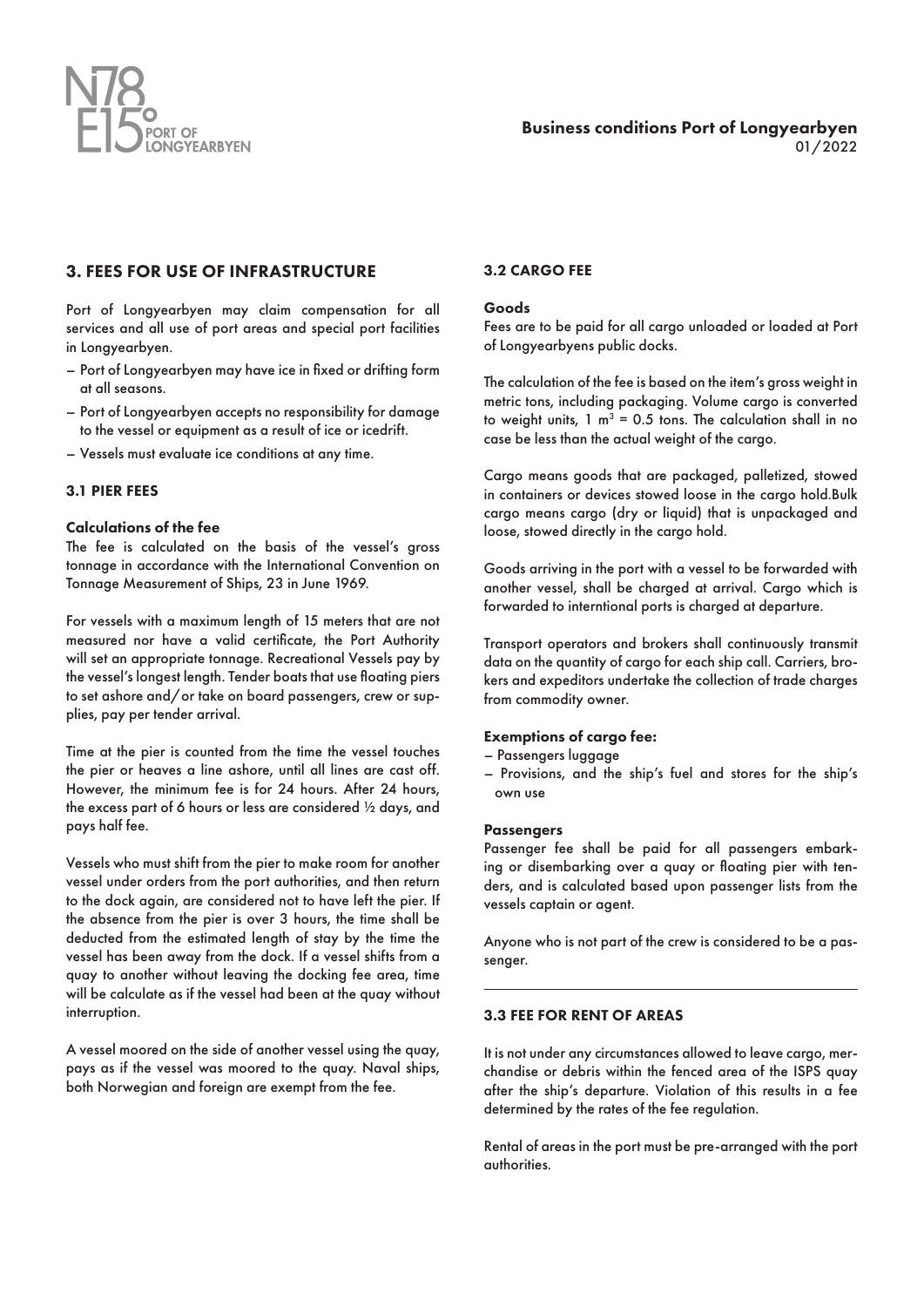

## – 3.3.1 Area rental

For goods/cargo stored at Port of Longyearbyen's piers, quays, premises or other facilities more than 48 hours after unloading and more than 48 hours before loading, triggers a fee for rental of area.

### – 3.3.2 Parkering

Parking of vehicles outside marked parking spaces must be arranged with the with port authorities.

## 3.4 FEE FOR USE OF HARBOR BASIN

Vessels and other floating facilities that anchor, or are otherwise located, in the Longyearbyen Community Council's local land use planning area (harbour basin), and which have sought Longyearbyen harbor in its capacity as a harbor and traffic hub, pay per length of stay.

In cases where a vessel requests a blocked sea area in relation to a stay in the harbor or harbor basin, a special fee is calculated, determined on a case-by-case basis, with reference to geographical location and extent of the blocked sea area, and for how long the area is being blocked.

Vessels in storage pay separately with reference to the vessel's size, length of the storage period, location of storage and use of port infrastructure.

## 4. OTHER FEES

### 4.1 WASTE FEE

Sorted waste can be delivered in containers on Bykaiaterminal. Hazardous waste can only be delivered by arrangement with the port authorities. The price is calculated by  $m^3$  or kg.

A waste declaration is to be delivered to the port authorities before arrival. Vessels failing to do so will be charged with a fee per person or GRT, based on their traffic schedule.

It can be reduced or waived if it is documented that the ship delivers wast in another port, or if other circumstances dictates it. Delivery of waste in violation of sorting fractions entails fee pr. wrong sorted fraction determined by the rates of the fee regulation.

## 4.2 ISPS-FEE

### General information

The ISPS code (The International Ship and Port Facility Security Code) is prepared by the International Maritime Organization (UN), and was ratified 12th of December 2002. The purpose of the rules is to protect vessels, including crew and passengers in international traffic against acts of terrorism.

The regulations of the Norwegian Ports and Waterways Act makes the above rule apply to the port of Longyear. The ISPS fee is the vessel's payment to cover the costs of investment and operation of security and terrorism preparedness in port of Longyearbyen.

All ships calling at an ISPS-compliant port facility shall pay the ISPS fee.

### 4.3 PROCESSING FEE

Processing fees can be determined by actual time spent, in the following cases:

- For processing based on the Norwegian Ports and Waterways Act relating to relating to ports and waterways § 33 and other work the port of Longyear performs in accordance with current regulations within our area of responsibility, and that is not covered by specific rates established in the fee regulation
- Or where the case involves an abnormal amount of extra work

In these cases the hourly rate for the work follow the rates for: "Hourly rate for consultant services and manpower".